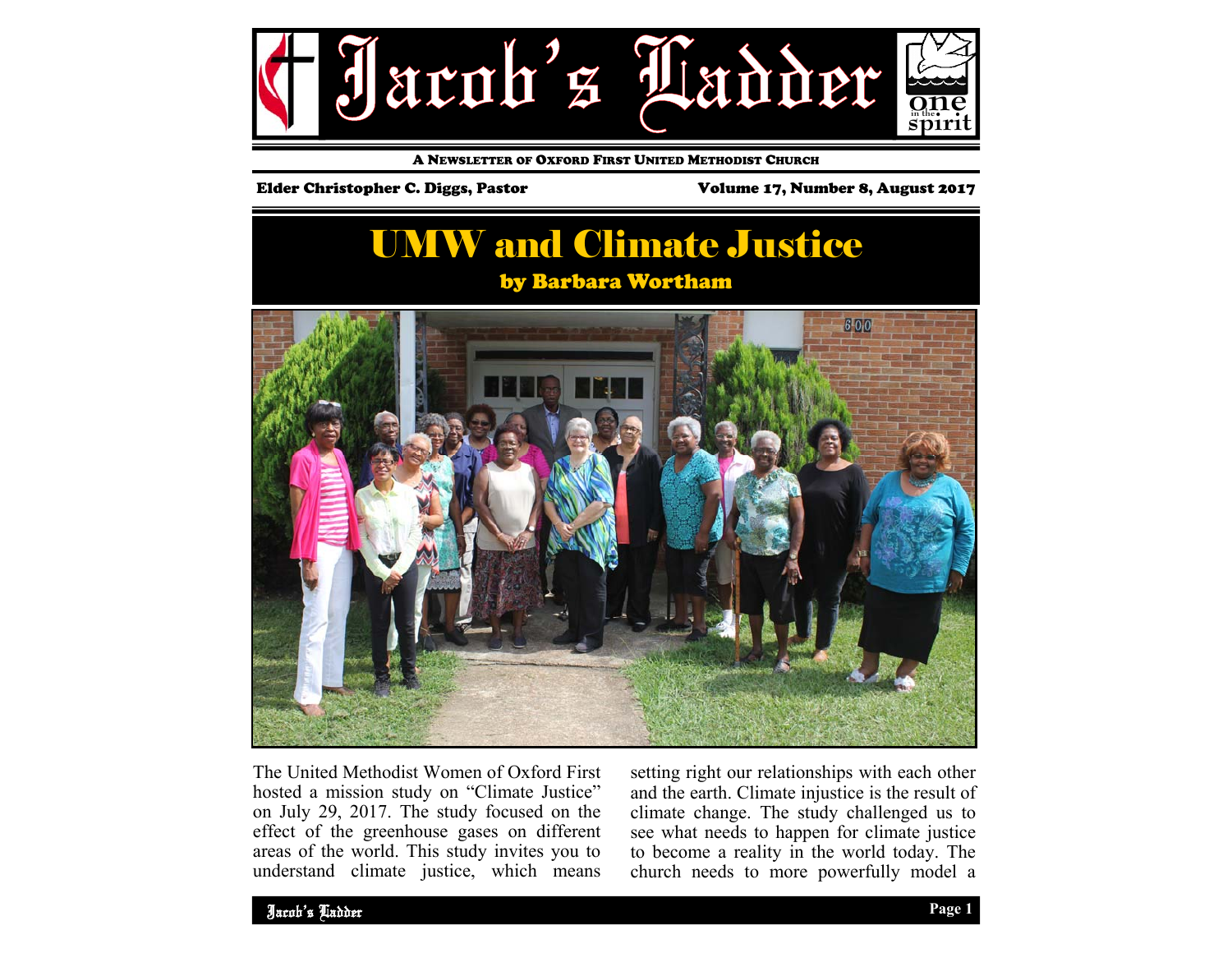way of doing it differently. This will entail not just focusing on the environment, but also asking hard questions regarding financial profit, a growing economy, our independent way of thinking and our understanding of efficiency. The study was led by Ms. Elizabeth Beck, the Education and Interpretation Chair<br>for the New Albany District UMW. for the New Albany District UMW. Providence and Buford UMC also participated in the study.

# Back-To-School Bash



God continues to bless us at Oxford First. Our Back-to-School Bash was held Saturday, July 29th, from 2-4pm. We were able to provide backpacks and supplies this year to our children and youth in preparation for the 2017-2018 school year. We want them to be successful in their studies.

Miss Nile Blass spoke to the middle and high school students about study habits, and Min. Laura Gillom engaged the K-6 group in a video and discussion on "Minding Your Manners". Min. Chris Bush talked to the young men, and Sis. Brittiny Massey talked to the young ladies about proper behavior.

We've made some major accomplishments over the past 18 months, and we will not allow ourselves to become complacent. Our mentoring program will be implemented in September to better meet the needs of the children. Please watch the announcements for more information.

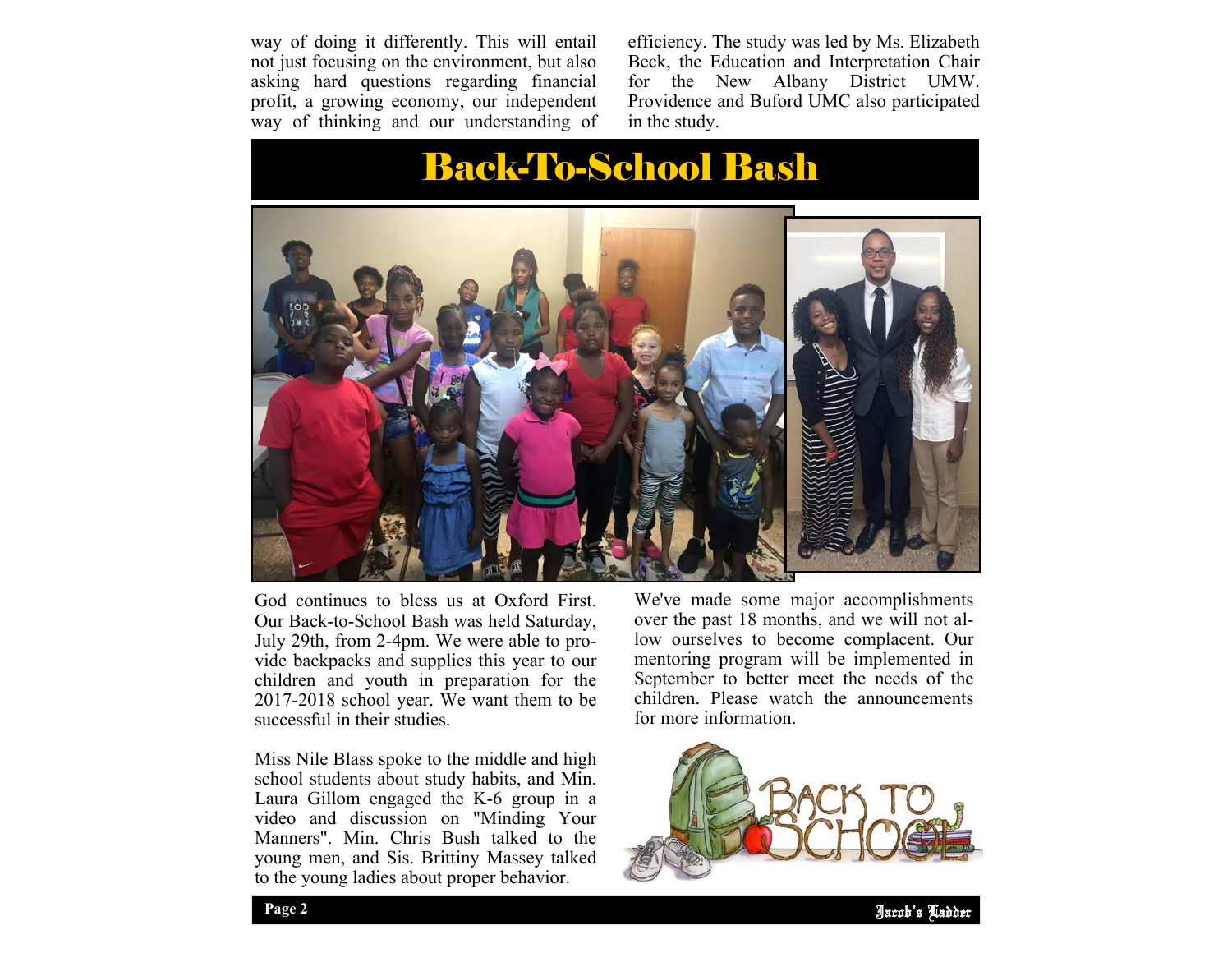## VBS: Let Your Light Shine by Minister Laura Gillom

"Let your light shine before others, that they may see your good deeds and glorify your Father in heaven."

—MATTHEW 5:16 (NRSV)



*"Is it going to be fun?" "What are we going to be doing?" "Can we invite other people?"*  These are only a few of the questions from our children and youth about Vacation Bible School (VBS).

This was the first year we've sponsored our own VBS in a while, and for four days, July 10th-13th, we engaged in fun, fellowship, food, and a study of the Word. Our theme for the week was based on Matthew 5:16. VBS challenged us to DO something -- to glow for Jesus through our actions. Throughout the week, we studied about Jesus being the light of the world, Moses being called to be a light to lead the Israelites, Ruth radiating her light

through her love for Naomi, and Paul and Silas lighting up the prison. We also enjoyed getting our daily dose of exercise, stepping to the beat of Father Abraham.